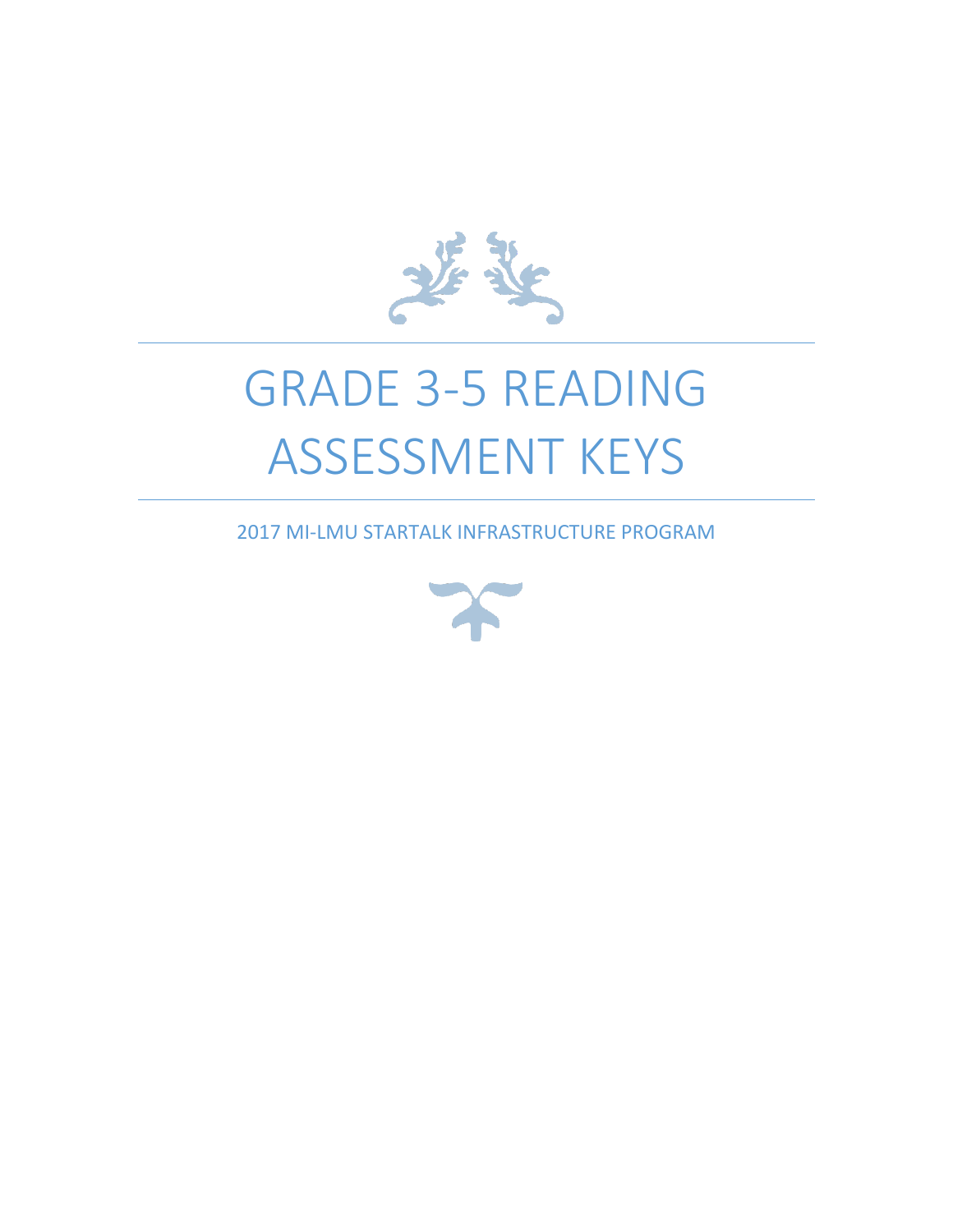#### Contents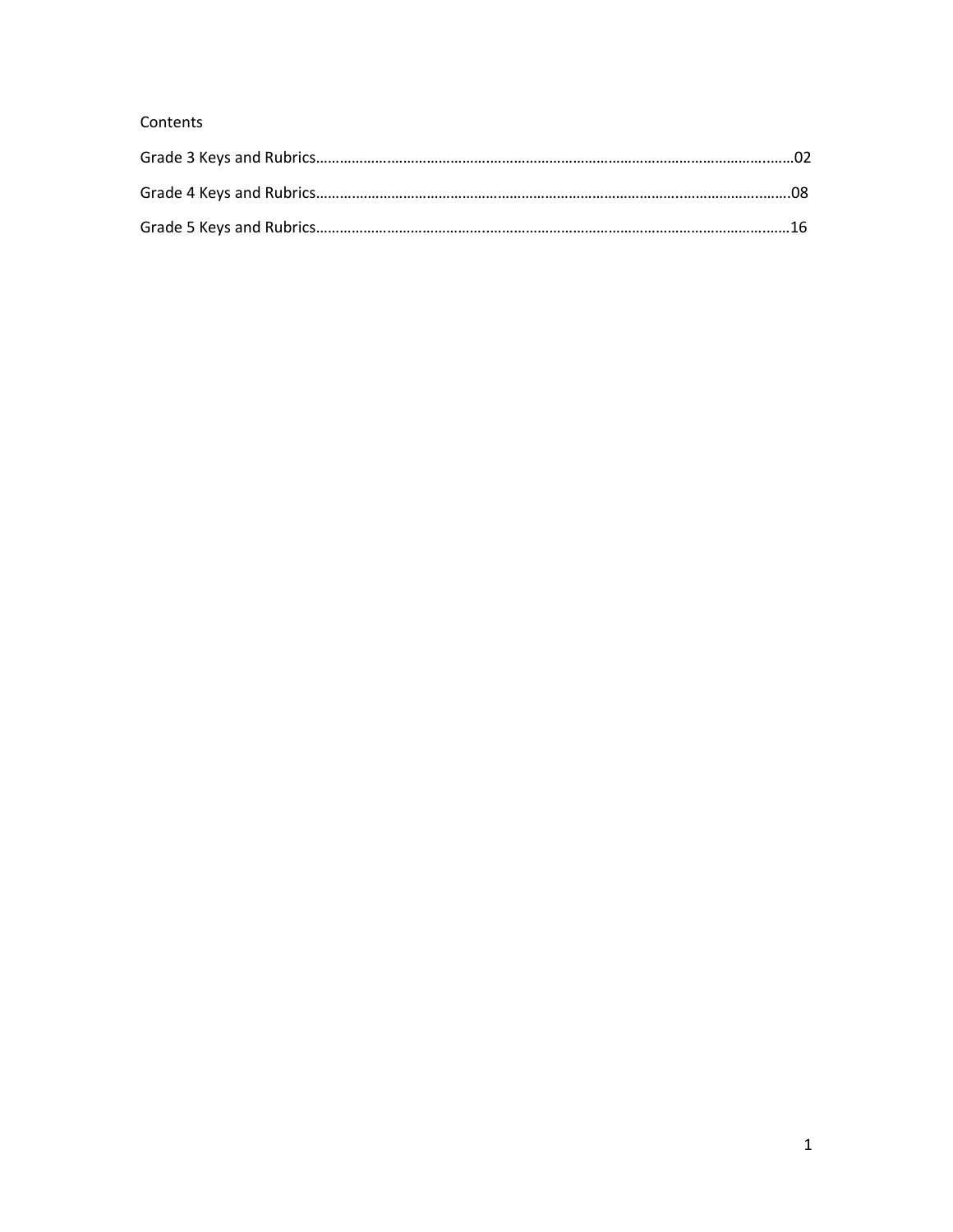## 三年级阅读测试答案及评分标准

中文测试

 在空中发光的太阳 简答题:1. D. 2. A. 3. B. 填空题: 4. B. 5. B. 简答题: 6. 因为太阳给我们温暖。因为太阳帮助植物生长。 7. 如果没有太阳我们就没有食物可以吃。如果没有太阳我们就会冷死。 8. 因为这篇短文告诉我们太阳的光和热很重要,所以要用"在空中发光的太阳"。 雪花 选择题:  $1.$  (2)  $2.$  (3) 填空题: 3. 雪花 4. 因为 5. ②, ③, ① 6. ①

简答题: 7、8、9 参见评分表

松鼠

选择题 1.C 2.A

填空题: 3. C 4. D

简答题:

5. 松鼠不见的时候很像变魔术因为它动作很快让你看不到它。

6. 松鼠很爱吃因为果子还没有成熟它就会赶快把它摘下来吃掉。

成语故事:井底之蛙

选择题: 1. A 2. C 3. B 填空題: 4. B 5. D 簡答題 6.青蛙嚇一跳因為牠不敢相信海龜說的,牠覺得牠的井非常大,怎麼可能大海更 大。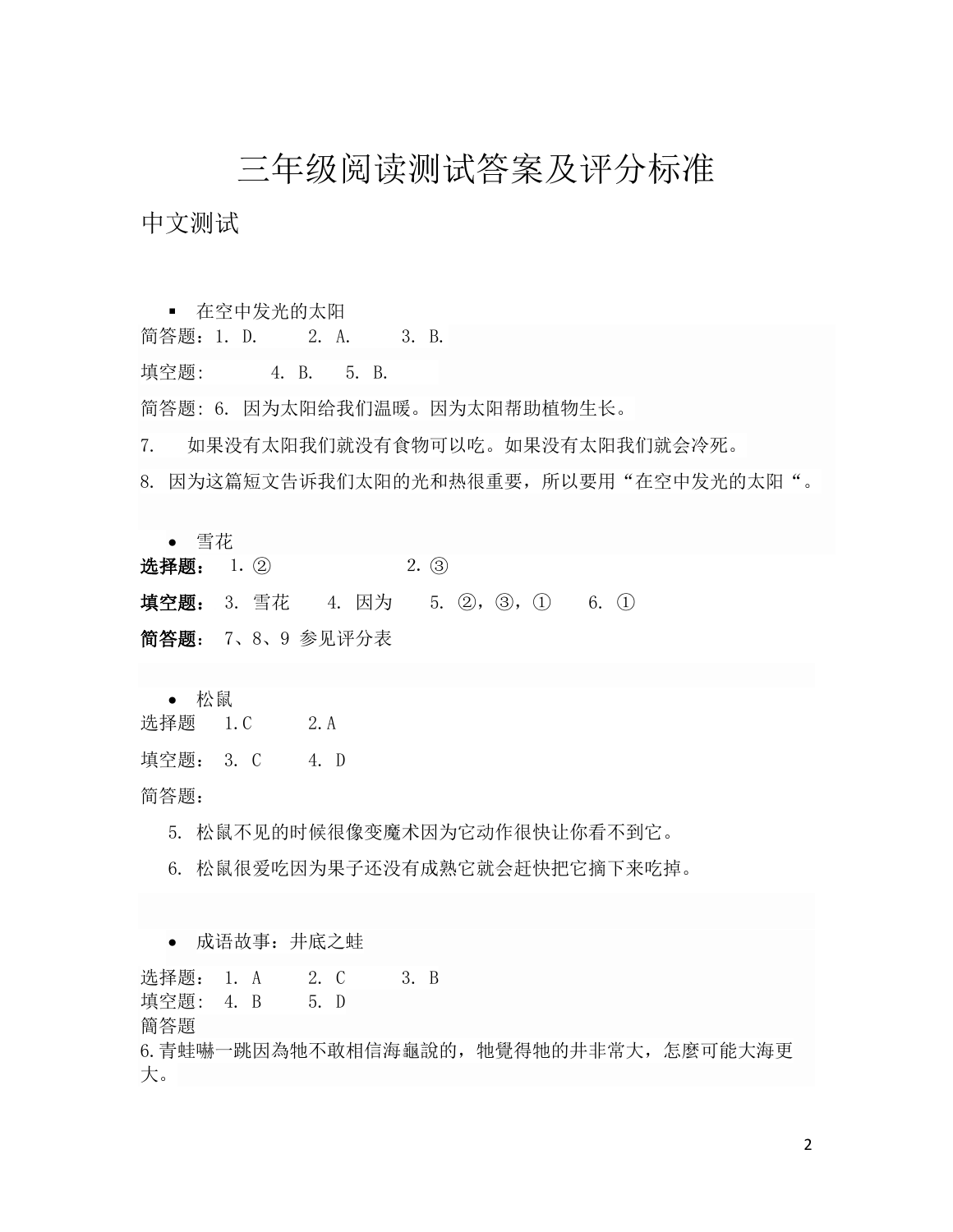7.我不想要做一個井底之蛙因為我想要學很多的東西,我想要知道很多的事,不想 要像青蛙一樣很多事都不知道。 社会科学测试

嫦娥奔月

简答题: 1. (3) 2. (1) 3. (3) 填空题: 4. ① 5. ③ 6. 4 简答题:

7. 因为她吃了仙药。

8. 他射下 9 个太阳让地球不会太热。

9. 嫦娥应该吃仙药,这样坏人就不会因为吃了仙药,不会死,一直做 坏事。

• 年的故事

填空题: 1. 也 2. 因为 3. 以后 选择题: 4. 4 5. 3 6. 1 简答题:

7. 压岁钱

8. 穿红色的衣服,贴红色的纸,放鞭炮

9. 人们会放鞭炮,吃年夜饭。小孩子会给长辈拜年。长辈会给小孩 子红包/压岁钱。人会互相拜年。人们会说恭喜恭喜。

孔融讓梨

選擇題: 1. C 2. D 填空題: 3. B 4. A 簡答題:

3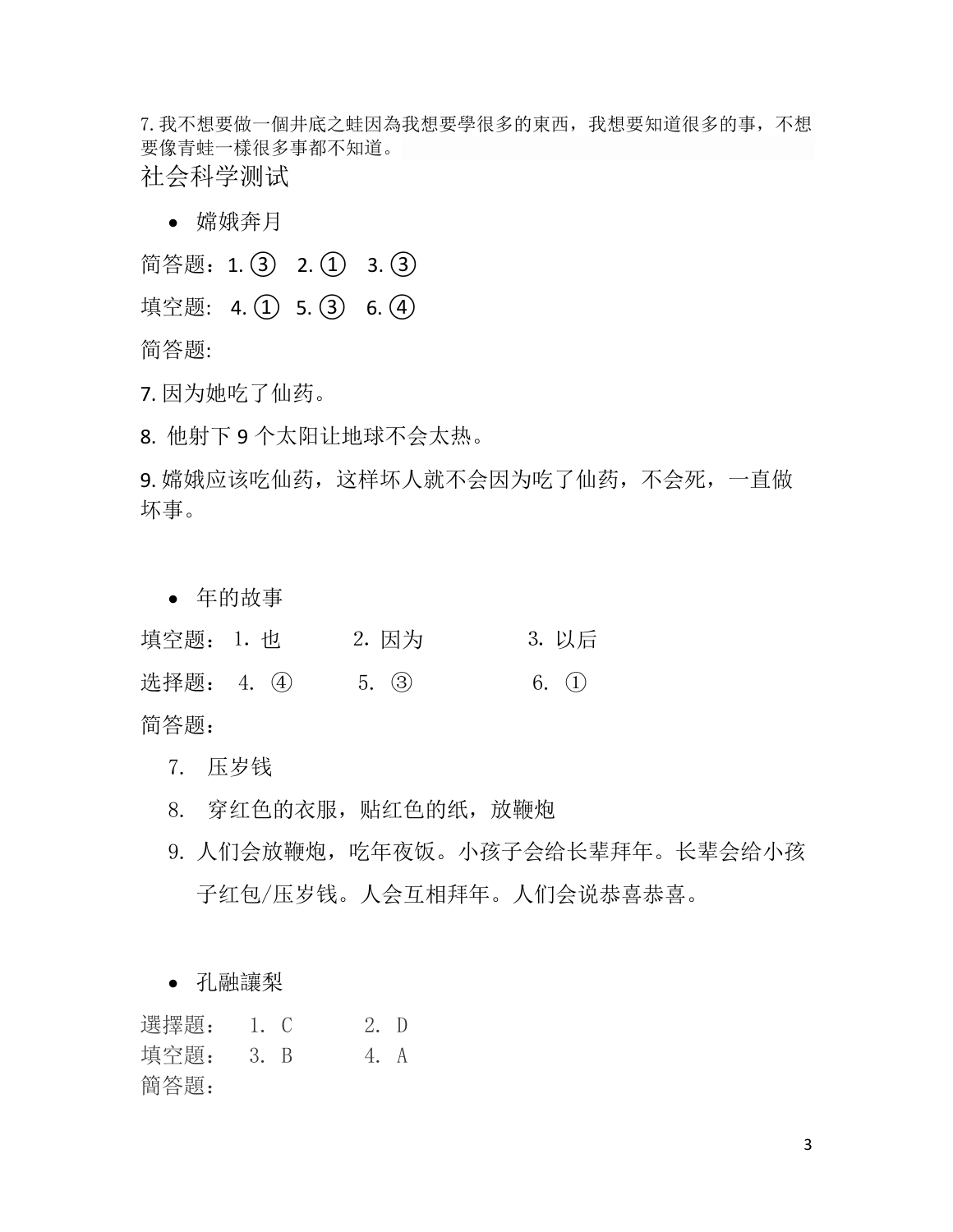5. 孔融拿了最小的梨因為他要把大的梨留給他的哥哥和弟弟。

6. 大家都很稱讚孔融因為他很懂事也是一個好孩子。他會把比較好的 東西讓給他的哥哥和弟弟。

十二生肖

選擇題: 1. C 2. B

填空題: 3. A 4. D

簡答題:

- 5. 貓在開始比賽的時候還沒有出現。
- 6. 我認為貓不會原諒老鼠因為他們說好了早上一起去河邊,但是老鼠 自己去了,沒有叫貓起床。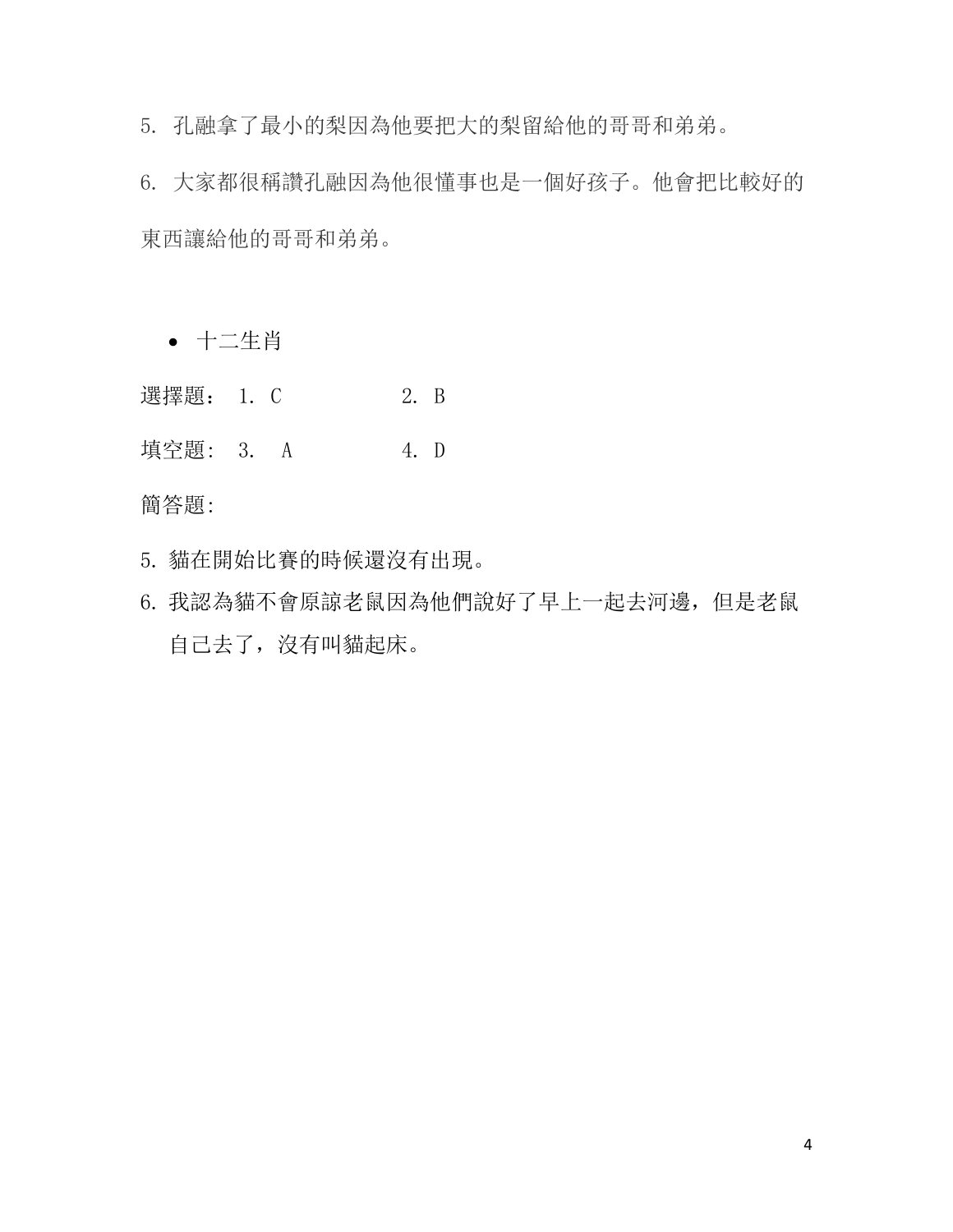| 评分表 Dimension: Content |                                                                                                                                                                                                                                 |  |  |
|------------------------|---------------------------------------------------------------------------------------------------------------------------------------------------------------------------------------------------------------------------------|--|--|
| <b>Score</b>           | <b>Description</b>                                                                                                                                                                                                              |  |  |
| $\overline{4}$         | The student's response:<br>reflects <b>thorough</b> knowledge of the given reading text<br>fully addresses all parts of the prompt<br>contains accurate detail(s) or evidence related to the<br>$\bullet$<br>text               |  |  |
| 3                      | The student's response:<br>reflects <b>general</b> knowledge of the given reading text<br>address all parts of the prompt<br>contains mostly accurate detail(s) or evidence with<br>minimal errors related to the text          |  |  |
| $\overline{2}$         | The student's response:<br>reflects <b>limited</b> knowledge of the given reading text<br>addresses part of the prompt<br>contains some accurate detail(s) or evidence with a<br>few errors related the text                    |  |  |
| $\mathbf{1}$           | The student's response:<br>reflects <b>minimal</b> knowledge of the given reading text<br>minimally addresses part of the prompt<br>contains very few accurate detail(s) or evidence with<br>several errors related to the text |  |  |
| $\overline{0}$         | The student's response is blank, incorrect, or does not<br>address the prompt.                                                                                                                                                  |  |  |

*Adapted from Grade 4 Social Studies Sample Task Rubric Louisiana Department of Education*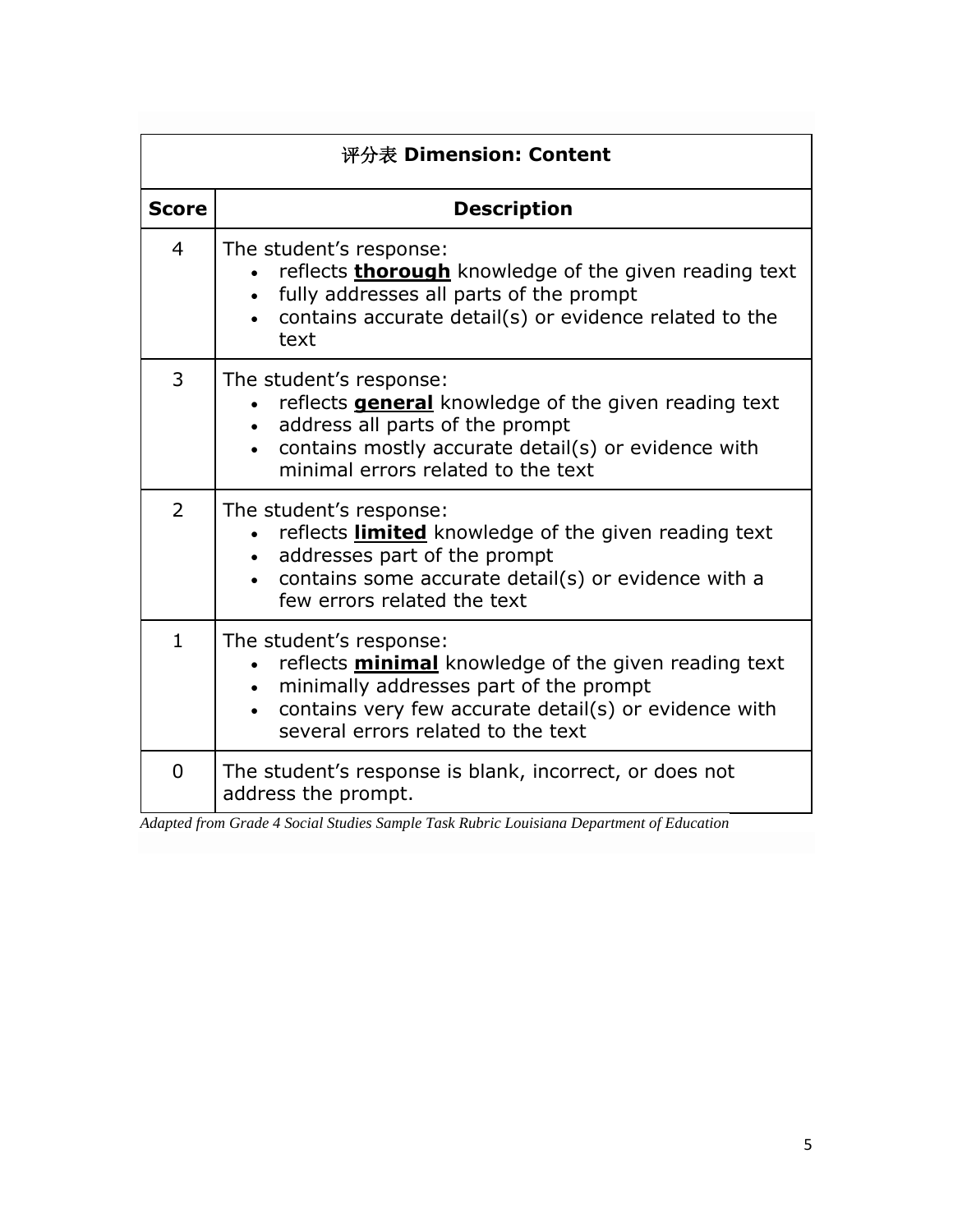数学测试

选择题:

- 1. A
- 2. B
- 3. C
- 4. B
- 5. C
- 6. A
- 7. A
- 8. B
- 9. C
- 10. A
- 11. B

填空題

- 1. A 2. C
- 3. 四百三十八 4.  $4,892 \t > 3,824 \t > 2,756$ 5. 最大的四位數 7,531, 最小的四位數 1,357 6. 13 个小朋友 7. 19 个红色的球 8. 9 9.  $24 \div 4 = 6$  或  $24 \div 6 = 4$

应用题

- 1. 40
- 2. 72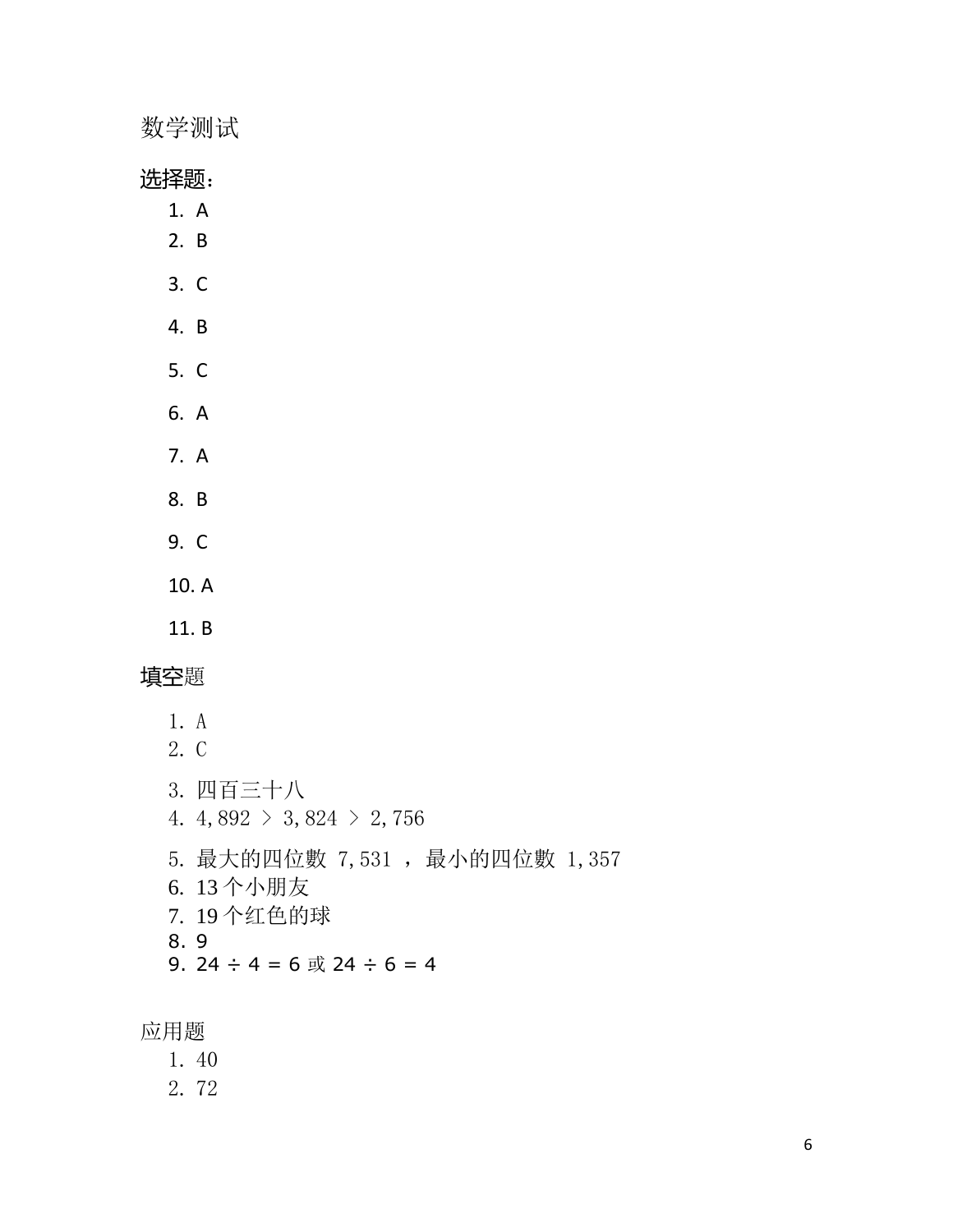3. 紅隊 4. 美美,30 5. 明明 6. 300, 309, 318 7. 110 颗弹珠 8.  $852 - 258 = 594$ 9.  $12 \div 6 = 2$ 10. 8, 12, 16, 20, 24, 28, 32, etc. (任何一个都对)

Math Word Problems Grading Rubric

| Math Word Problems Grading Rubric    |                                                                                                      |  |  |
|--------------------------------------|------------------------------------------------------------------------------------------------------|--|--|
| <b>Number</b><br>Sentence<br>1 Point | The math number sentence is written correctly including $+$ , $-$ , $\times$ , $\div$ ,<br>$=$ signs |  |  |
| Strategy<br>1 Point                  | The strategy used matches the problem correctly.                                                     |  |  |
| Answer<br>1 Point                    | The answer to the math problem is correct and labeled.                                               |  |  |

\*Total points = 3 points if number sentences are applicable to the problem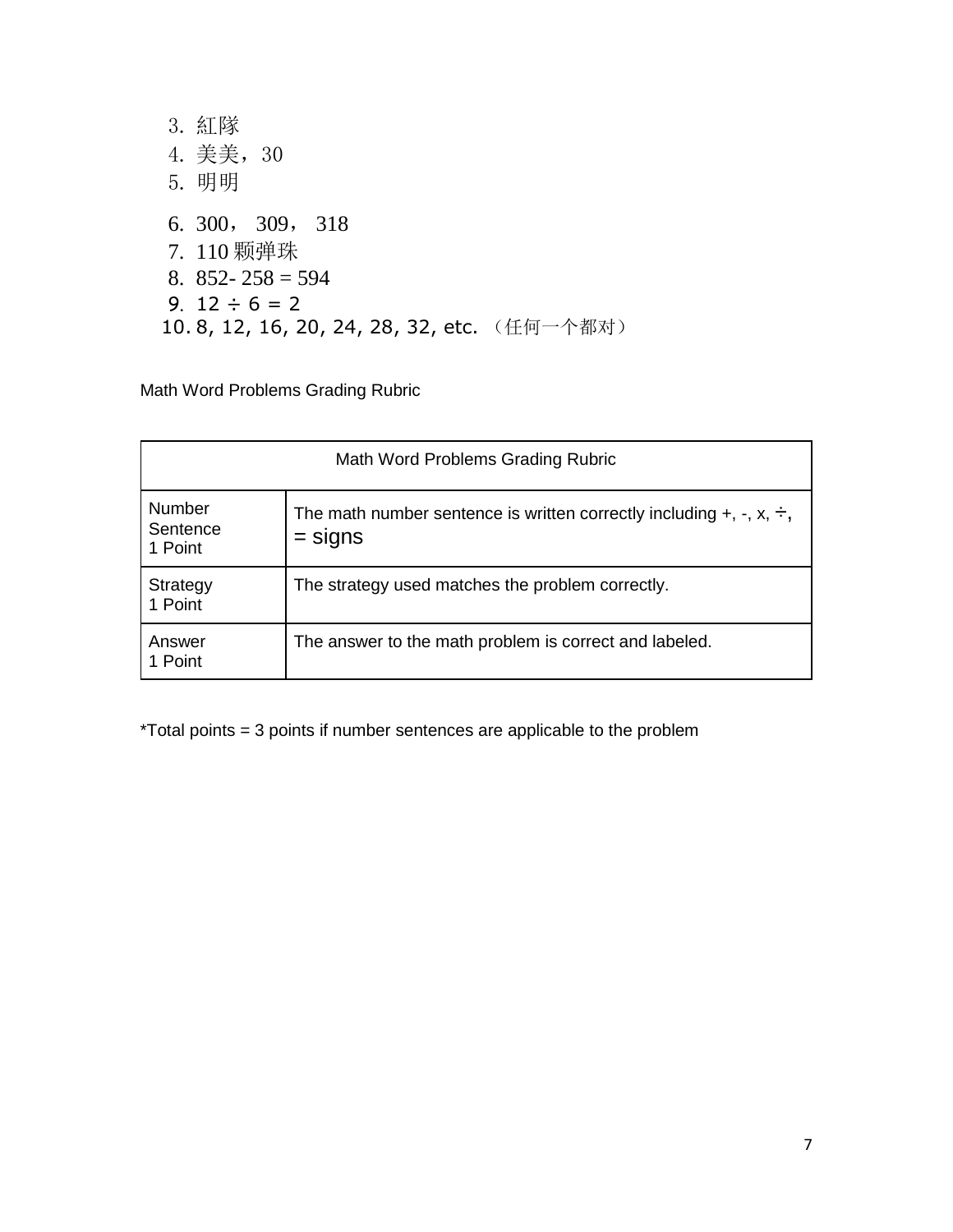MLA

- 蚂蚁会游泳吗?
- 一.选择题
- 1. c
- 2. a
- 3. d
- 二.填空
- 4.三次
- 5.树叶,风
- 三. 简答题

6.答案:天窗就是向上开的窗户。明明要做个天窗,因为他不希望小 蚂蚁被淹死。

- 7.答案:通过实验,明明发现蚂蚁不会游泳。
- 8.答案:5,3,1,4,2

9.答案:明明是个有好奇心的孩子。他为了知道蚂蚁会不会游泳,自 己做了很多次实验,最后终于找到了答案。

10.参见评分表

- 杀鸡取卵
- 1: C
- 2: A
- 3: B
- 4: D
- 5: D
- 6: B
- 7: 参见评分表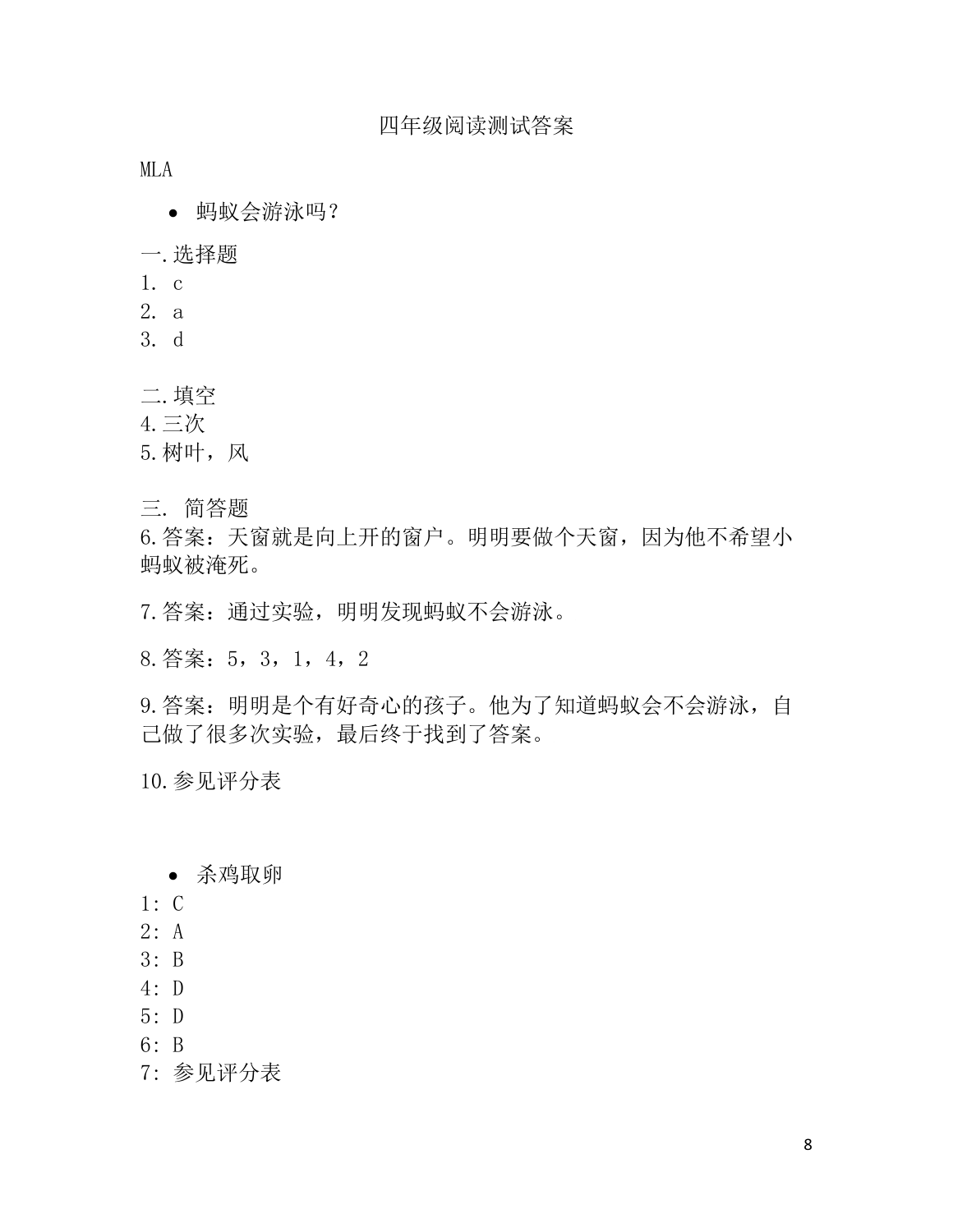- 国宝熊猫
- 1. A
- 2. 熊猫非常可爱 熊猫很讨人喜欢 熊猫喜欢在有竹子和水的地方生活 熊猫无法住在寒冷的地方。
- 3. 卧龙自然保护区
- 4. C
- 5. B
- 6. D
- 7. 熊猫是胖胖的。 熊猫是黑白相间。 熊猫喜欢吃竹子。 熊猫是中国的国宝。
- 8. 熊猫在中国生存了 800 多万年。 全世界的熊猫只有不到 2000 只,很少。
- 9. 我们可以保护水。 我们可以种很多竹子。 我们可以帮忙打扫熊猫住的地方。
	- 多吃蔬菜
- 1. A 2. D
- 3. B 4. B
- 5. B 6. C
- 7. C
- 8. 参考答案:经常不吃蔬菜身体会生病,牙会出血,可能会得坏血 病;经常不吃蔬菜身体会缺少维生素 C,人就容易生病。
- 9. 参见评分表
- 10. (1). 锻炼身体可以让身体变健康
	- (2). 多喝水也可以让身体更健康
	- (3). 每天都要吃早饭可以保持身体健康
	- (4). 少吃肉对身体健康很好
- 11. 参见评分表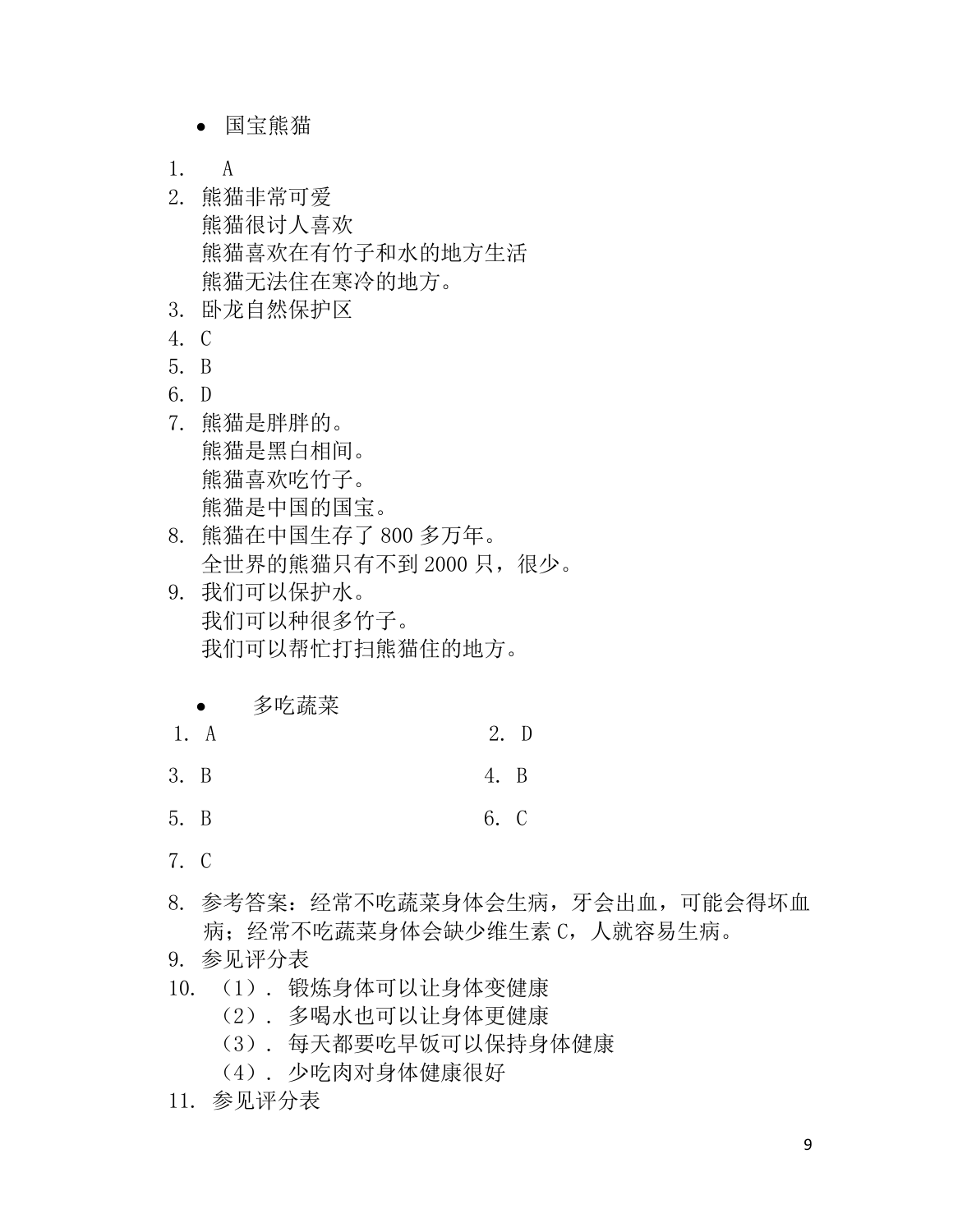Social Science

有机食物

答案

- 1. b
- 2. b
- 3. c

4. 有机食物很健康,不放有害的东西。买有机食物要花很多钱。

5. 选择 1.我会选择有机食物,因为吃有机食物比较健康。

选择 2. 我会选择一般食物,因为买有机食物要花很多钱。

6. 有害的东西只会在水果的皮上,比如香蕉,我们不吃香蕉的皮,尽 管香蕉的皮上有有害的东西,我们不会吃到。

7. 选择 1.我建议人人吃有机食物,因为有机食物对大家的身体很好。 选择 2. 我建议不用人人吃有机食物, 以为买有机食物要花很多钱。

从新德里来的新学生

选择题:

1. B

- 2. D
- 3. B
- 4. C
- 5. A
- 6. B
- 7. D
- 8. C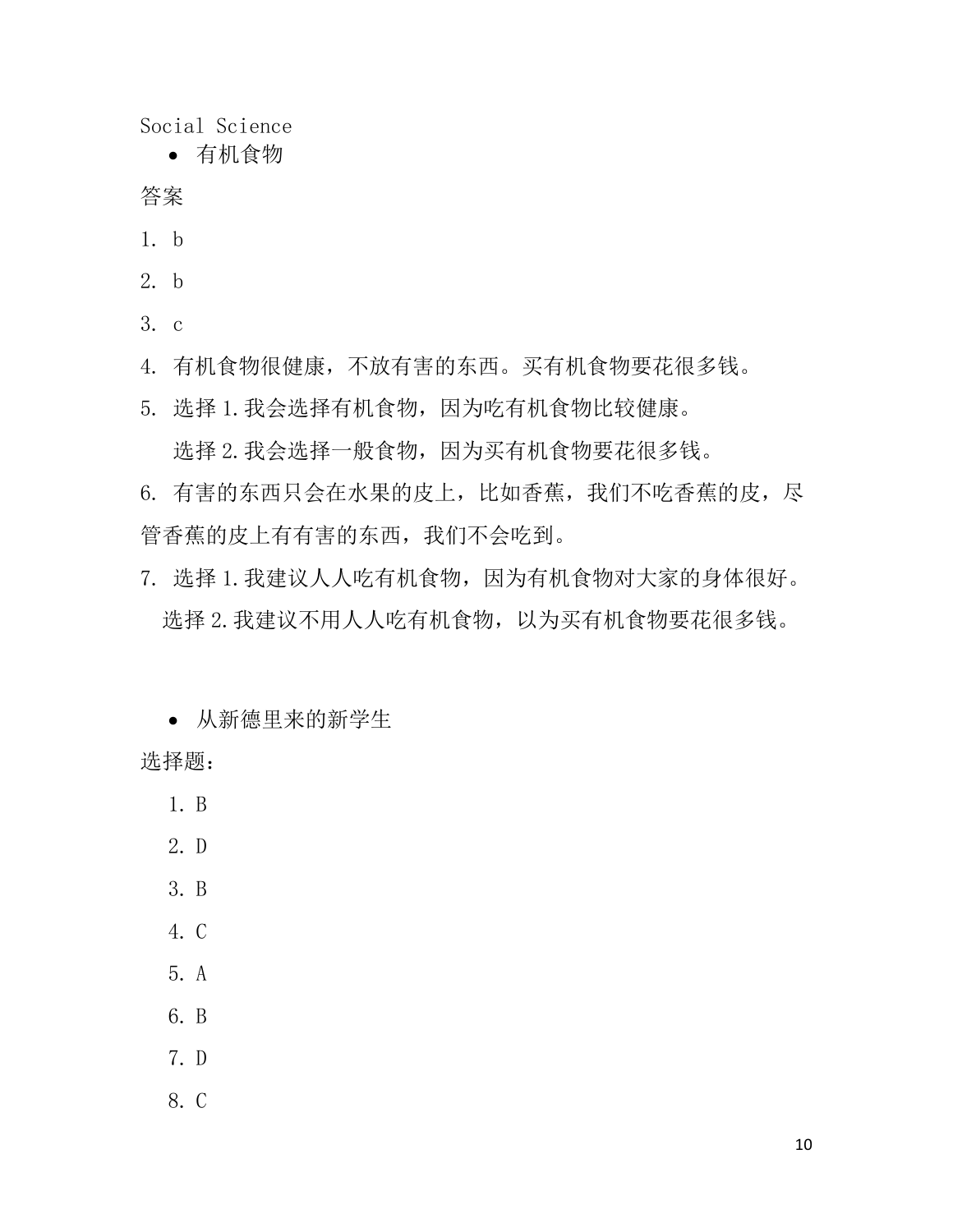简答题参考答案:

9.喜欢,因为她们觉得美国的生活十分开心,她们交了很多朋友。

 10.因为她们在印度上的是英语学校,每天会用英语学习,用的书也是 美国学生用的。

11.和他交朋友;告诉他学校里的事情;如果他有不懂的事情,主动帮 助他。

12.美国的车很多。美国的食物和印度的食物很不一样,比如汉堡包, 薯条等。美国的学校和印度的学校很像。

- 环保购物袋
- 1. D;
- 2. B;
- 3. 袋子 或 "自己的袋子";
- 4. D;
- 5. C;
- 6. 大,小, 塑胶,自己的,红色的;
- 7. "塑胶袋容易污染环境",或 "保护环境";
- 8. 塑胶袋 或 自己带。
	- 感恩节的故事
- 1. B
- 2. A .D.
- 3. C
- 4. A. 印第安人帮助他们种玉米。
	- B. 印第安人帮助他们造房子。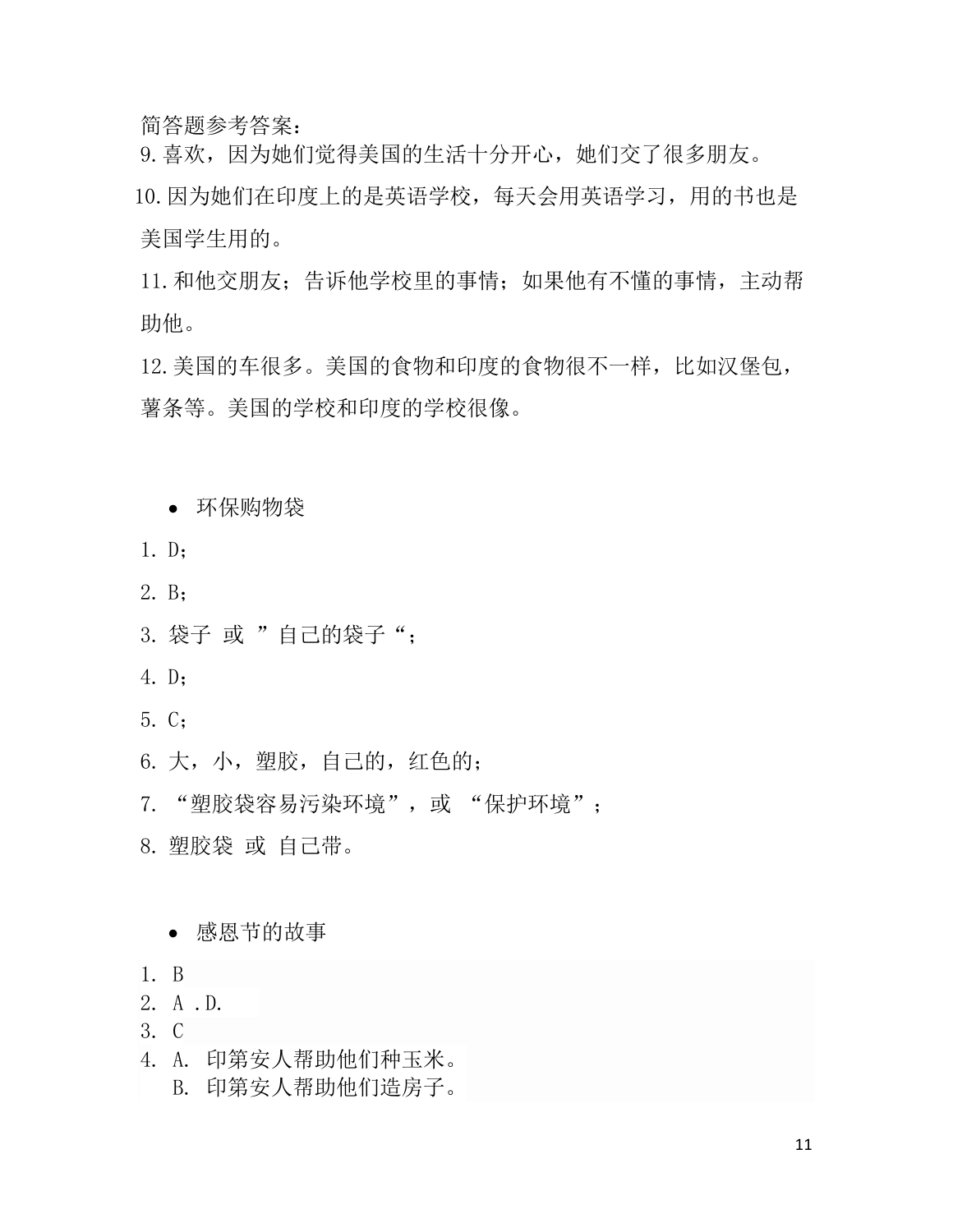5. C

6. 英国

7.感恩节在秋天。因为感恩节在十一月,十一月是秋天。OR 秋天到

了,玉米熟了,清教徒们非常感谢印第安人的帮助。

8.给印第安人我们的食物/教他们说英语/教

| MLA & Social Science 评分表 |  |  |
|--------------------------|--|--|
|--------------------------|--|--|

| Score          | Description                                                                                                                                                                                                                                                                                       |  |  |  |
|----------------|---------------------------------------------------------------------------------------------------------------------------------------------------------------------------------------------------------------------------------------------------------------------------------------------------|--|--|--|
| 4              | Response<br>Thoroughly answers the question<br>$\bullet$<br>Shows a clear understanding of the source text.<br>$\bullet$<br>Uses complete sentences with moderate level of complexity<br>$\bullet$<br>Is written in pinyin or the characters the are accurate enough to be fully<br>comprehended. |  |  |  |
| 3              | Response<br>Generally answers the question<br>Shows a general understanding of the source text<br>Uses complete sentences with low level of complexity<br>$\bullet$<br>Is written in pinyin or the characters and are mostly accurate, with<br>$\bullet$<br>some errors that limit understanding  |  |  |  |
| $\overline{2}$ | Response<br>Answers the question with limited accuracy.<br>Shows limited comprehension of the source text.<br>Is more than one word, but not a complete sentence<br>$\bullet$<br>Is written in pinyin and/or characters that are mostly illegible or<br>challenging to understand.                |  |  |  |
| 1              | Response<br>Has some connection to the question<br>Shows minimal comprehension of the source text.<br>Is mostly single words.<br>$\bullet$<br>Is written in pinyin and/or characters with minimal accuracy.                                                                                       |  |  |  |
| 0              | Response<br>No response<br>$\bullet$<br>Response is illegible.<br>Response has no connection to the source text or question.                                                                                                                                                                      |  |  |  |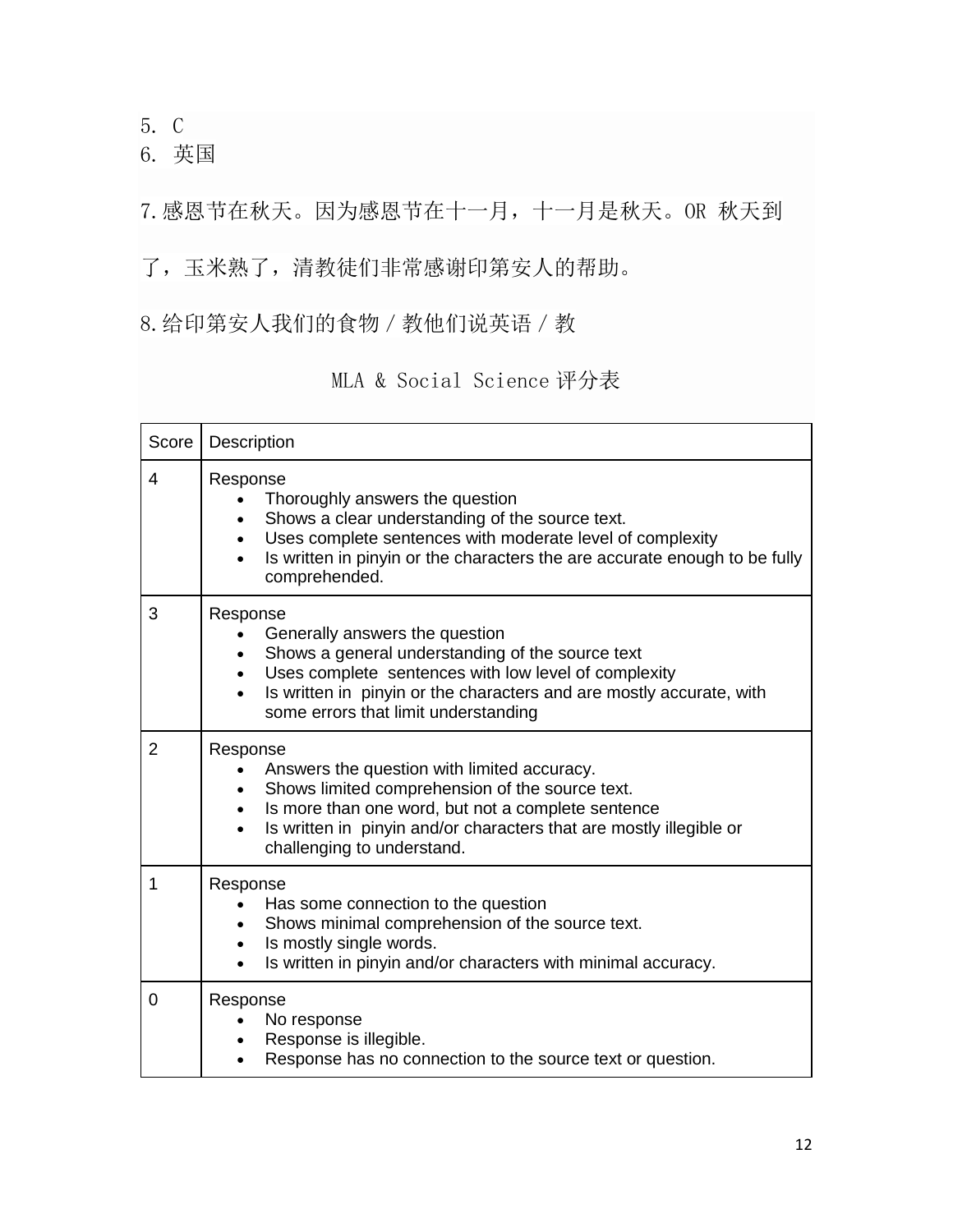| Math |                |
|------|----------------|
| 选择题  |                |
| 1. C |                |
| 2. B |                |
| 3. A |                |
| 4. D |                |
|      | 5. C, 3X52=156 |
| 6. D |                |
| 7. C |                |
| 8. C |                |
| 9. C |                |
| 10.  | D              |
| 11.  | C              |
| 12.  | A              |
| 13.  | B              |
| 14.  | A              |
| 15.  | C              |
| 16.  | $\vert$ )      |

填空题:

1)一万三千六百四十一 2)三百零七万八千六百零二 3)3402607 4)765321 5)1000000 6) 5,001 4,699 4,702 3,856 7) 100

#### 应用题:

- 1)150000+46000=196000
- 答:八月份来美旅游的人数是 196000 人。

2)506x12=6072

答:安妮存了 6072 元钱。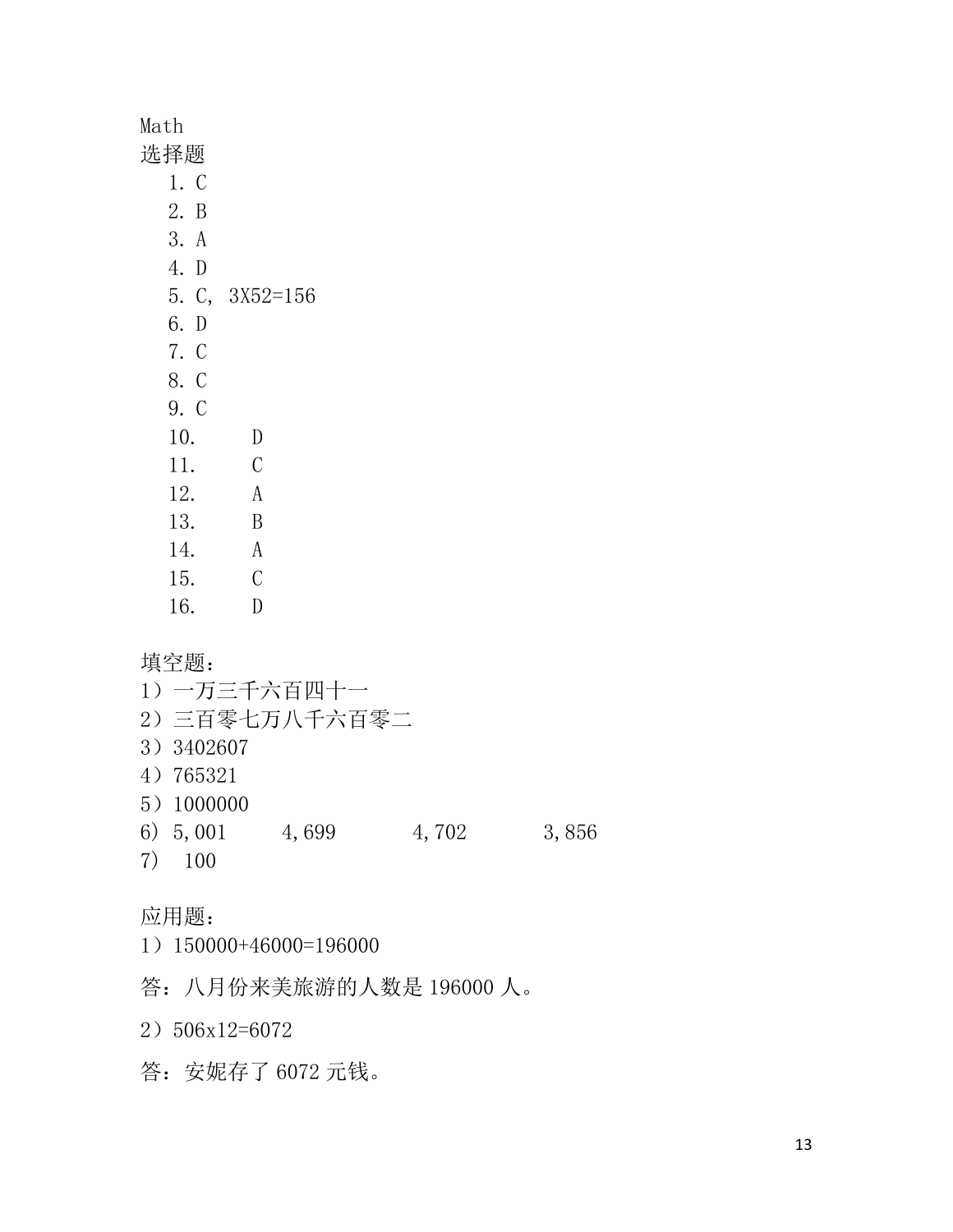- $3)15x24 6=60$
- 答:平均没人要付 60 元。
- 4).8 次
- 5).375 支
- 6)莉莉还剩下 49 元钱。
- 7). 每个小朋友不可以得到同样多的糖果,因为 168÷5 = 33r3。
- 8). 她们一共有 442 朵花。
- 9). 这个数字是 2596。
- 10) 235+475=710

326+388=714

714-710=4

小华读比较多, 多四页。

11) 27+23=50

50X11=550

550 块钱

12) 72/6=12

12 颗

13) 20X6=120

25X5=125

小明读比较长, 多 5 分钟。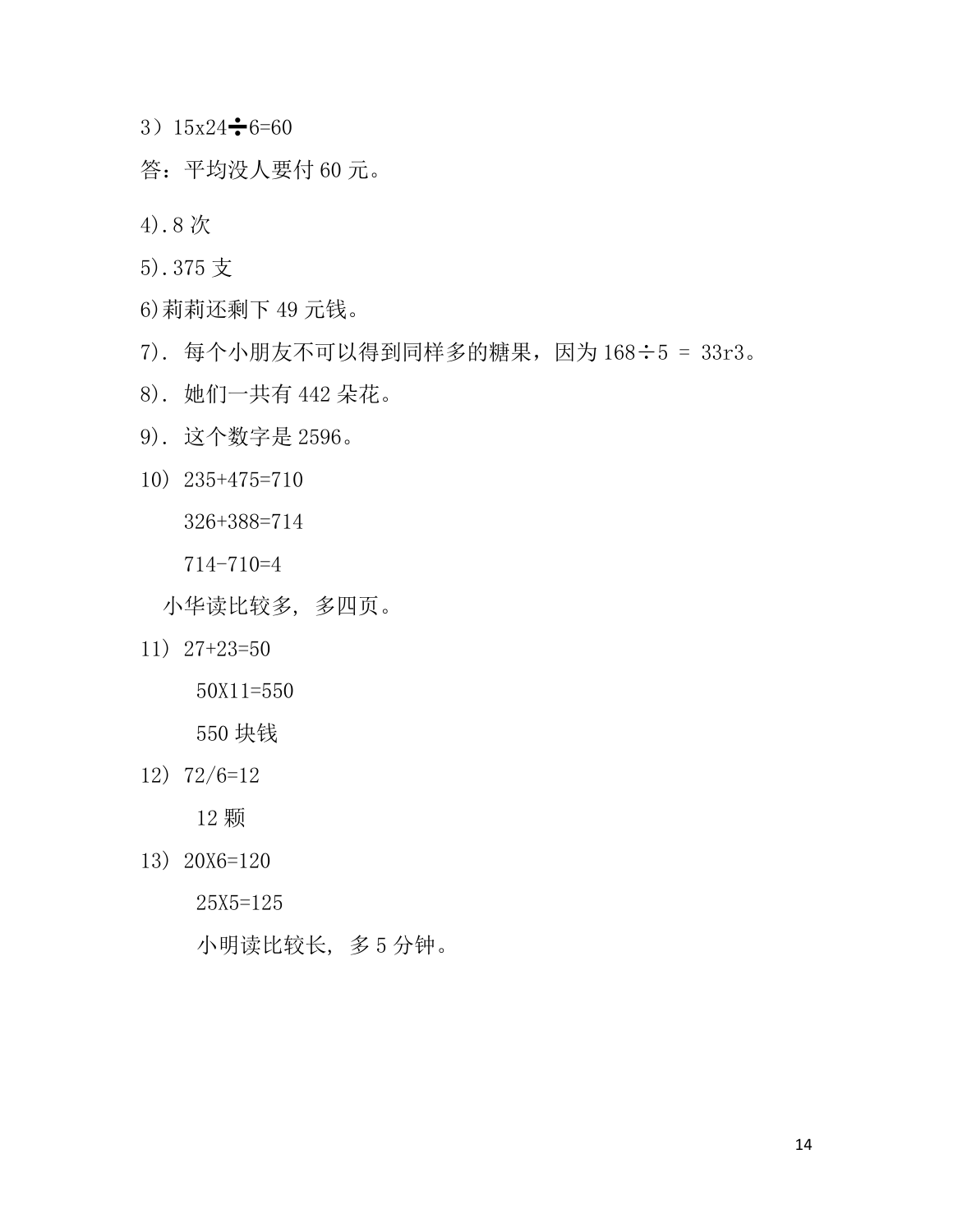## 数学评分标准

| Score          | Description                                                                                                                                                                                               |  |  |
|----------------|-----------------------------------------------------------------------------------------------------------------------------------------------------------------------------------------------------------|--|--|
| 4              | Response:<br>Uses correct operations to solve the question(s);<br>Is accurate;<br>Answers in a complete sentence;                                                                                         |  |  |
| 3              | Response:<br>Uses correct operations to solve the question(s);<br>Calculation may not be correct;<br>Answers in complete sentence<br>Shows correct answer, and operations, but is an incomplete sentence. |  |  |
| $\overline{2}$ | Response:<br>Shows part of (at least one step) of the operation correctly;<br>Answer is not correct;<br>Is answered with a complete sentence;                                                             |  |  |
| 1              | Response:<br>Operation is incorrect;<br>Answer is not correct;<br>Is answered with a complete sentence;                                                                                                   |  |  |
| $\Omega$       | Response:<br>Shows no correct operation;<br>Answer is incorrect;<br>Is answered in number only, without a word production.                                                                                |  |  |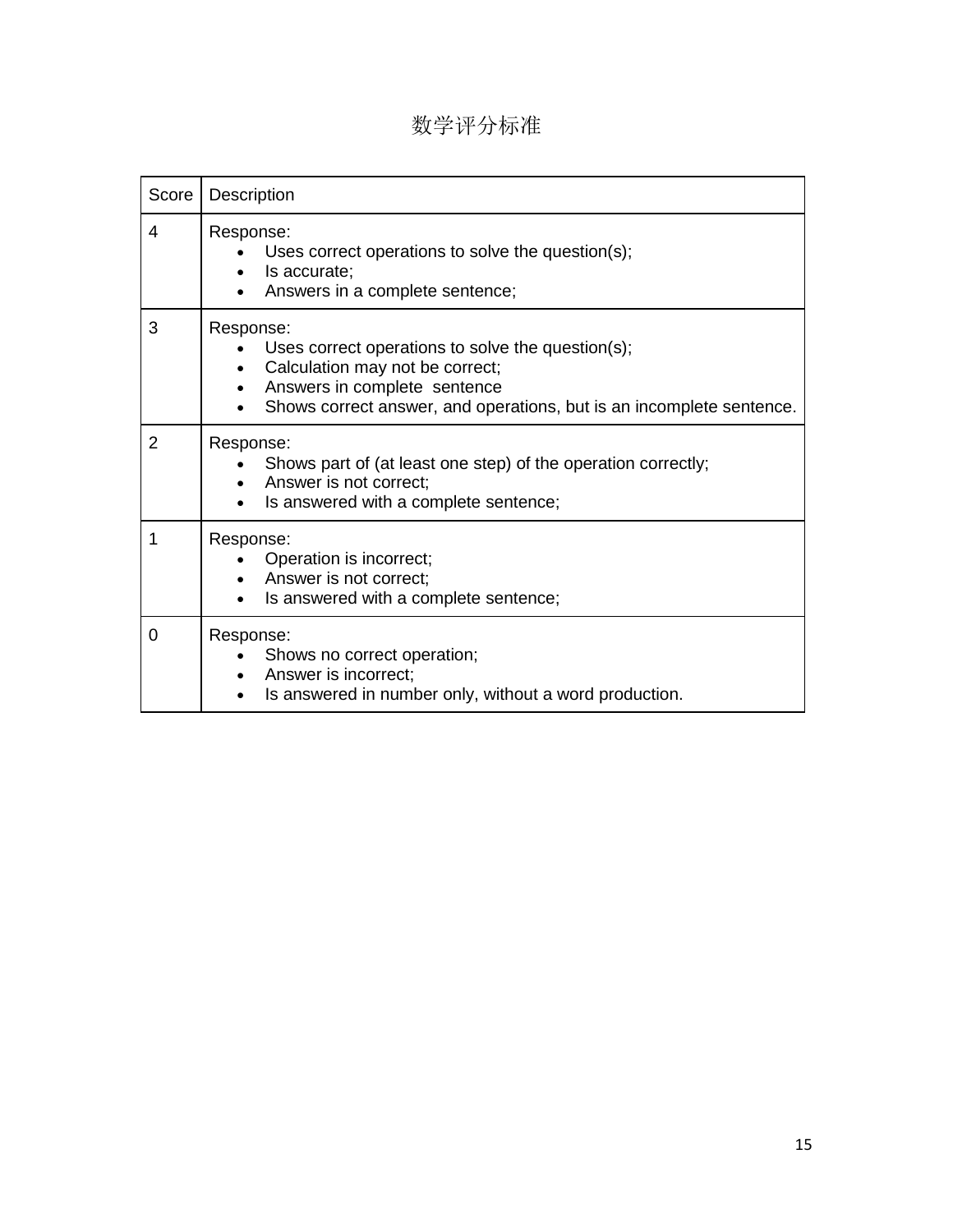MLA

- 从墨西哥到圣地亚哥
- 1. A
- 2. D
- 3. B
- 4. C
- 5. A
- 6. 参见评分表
- 7. 参见评分表。参考答案:因为老师和同学们都很有耐心,也很愿 意帮我。而且,还有几位同学会说西班牙语,有时候也会帮我翻 译、解释一下我没听懂的话。我觉得老师和同学变得越来越像我 的家人了。
- 8. 参见评分表
	- 松鼠
- 1. D
- 2. A
- 3. B
- 4. D
- 5. 参见评分表。参考答案:秋天的食物多,冬天很难找到食物。
- 6. 参见评分表。参考答案:暖和,安全,不怕风吹雨打。
	- 月亮总是美好的
- 1. D
- 2. C
- 3. B
- 4. B
- 5. D
- 6. A
- 7. C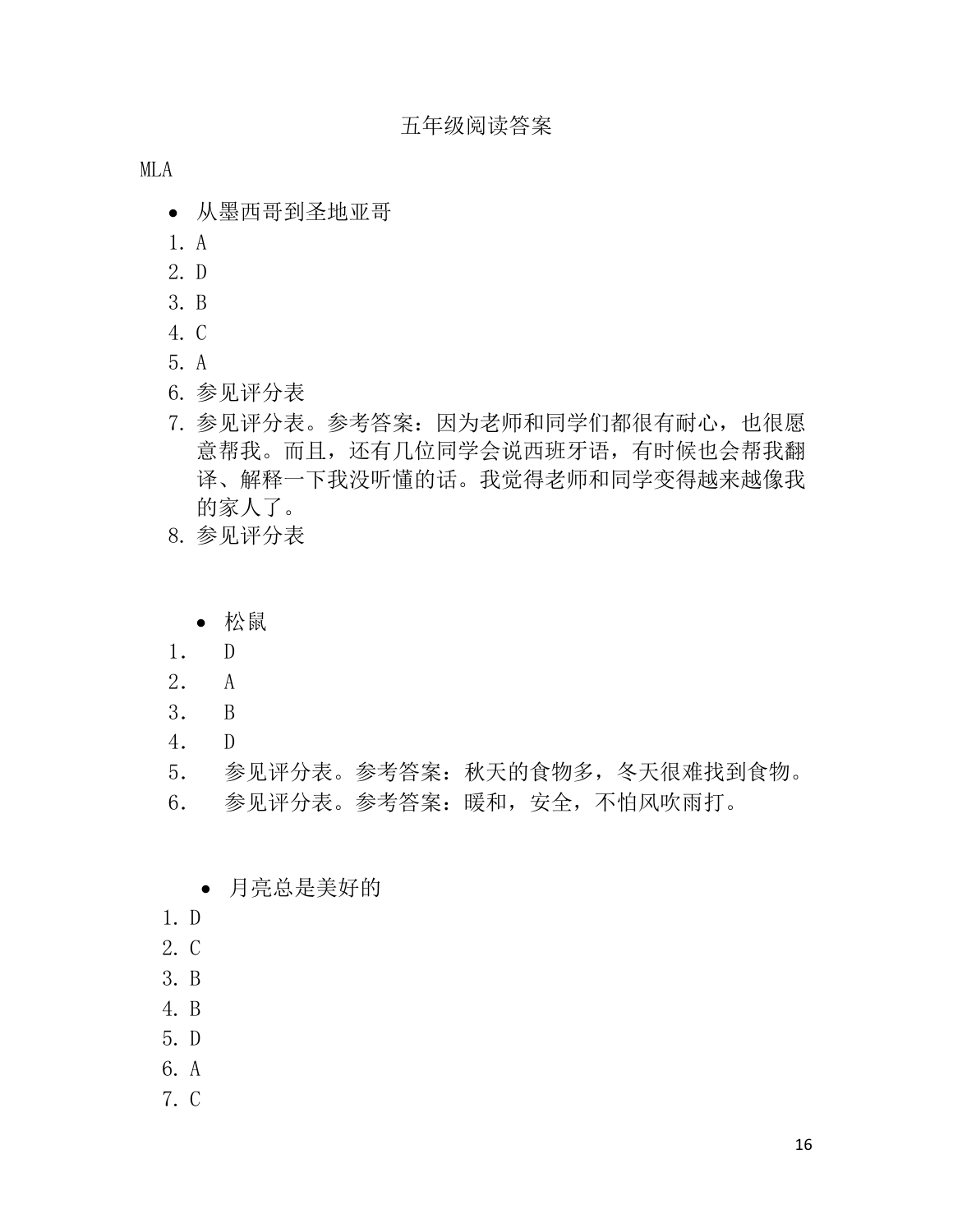- 8. 参见评分表。参考答案:人们高兴的时候,望着月亮吟诗、唱 歌;人们伤心的时候,对着月亮述说心中的烦恼;人们睡不着的 时候,静静地看着月亮,回想着童年的往事,思念着远方的亲 友。
- 9. 参见评分表。参考答案: 一样: 都和月亮有关; 不一样: 吃的食 物不一样,代表的意思也不一样。
- 10.参见评分表

掩耳盗铃

- 1. B
- 2. C
- 3. A
- 4. C
- 5. 参见评分表。参考答案:因为李四想偷邻居的铃,但是只要用手 一碰,这个铃就会发出悦耳的声音,主人就知道门口有人。
- 6. 参见评分表。参考答案:因为李四掩住自己的耳朵,自己听不到 铃的声音。但是别人没有掩住耳朵,别人可以听到。
- 7. 参见评分表。

Social Science

- 第一面星条旗的故事
- 1. B
- 2. A
- 3. A
- 4. B
- 5. B
- 6. D
- 7. B
- 8. 参见评分表。参考答案:因为贝琪从小就在学校学习针线活, 长大后开了一家做针线活的店,所以华盛顿觉得她可以帮忙制 作第一面美国国旗。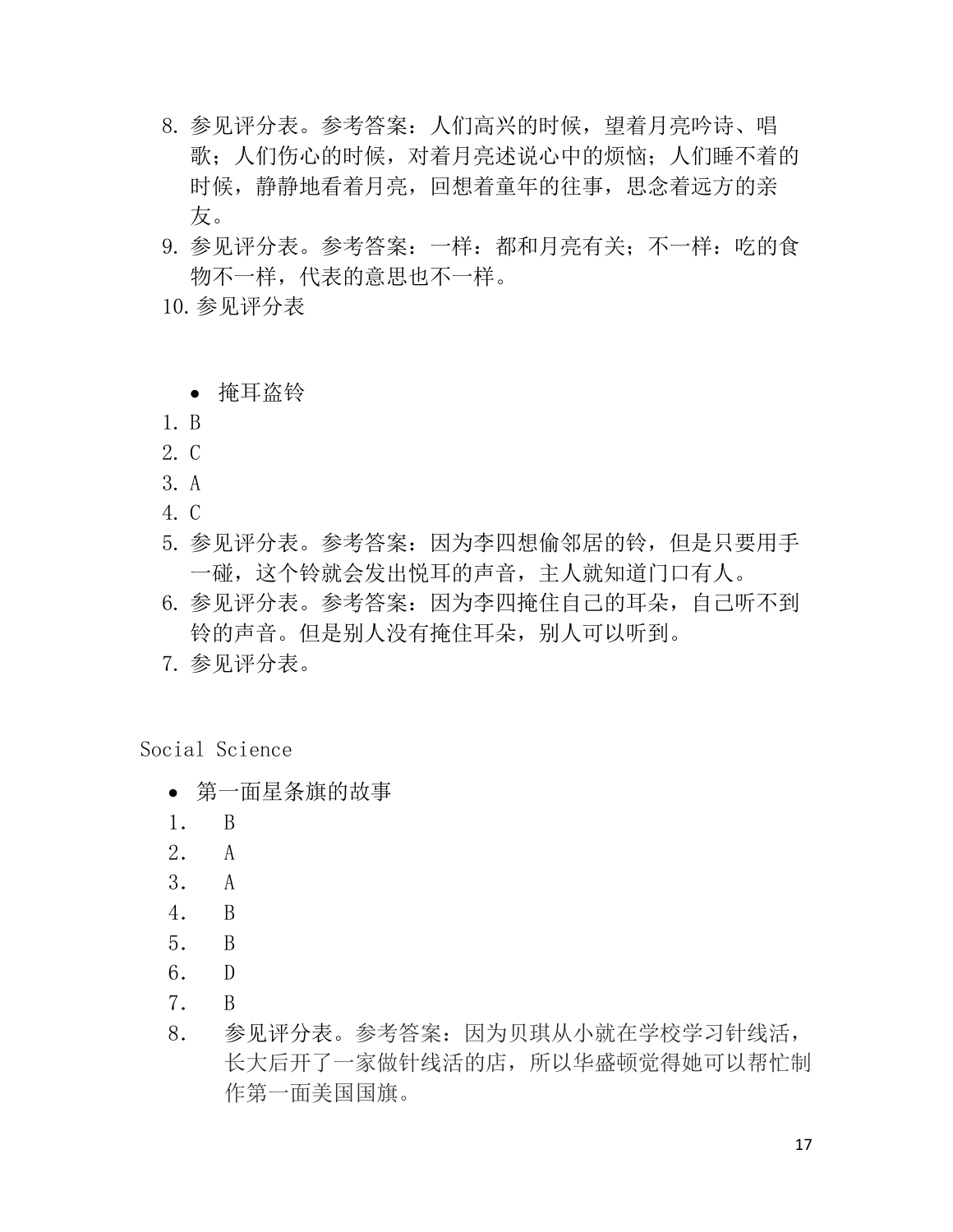- 9. 参见评分表。参考答案:因为美国的国旗是由星星和条纹组成 的,所以叫"星条旗"。
- 10. 参见评分表。参考答案:华盛顿设计的星星有六个角,而贝琪 做出来的星星只有五个角。
- 11. 参见评分表。
- 12. 参见评分表。

感恩节

|                 | 参考答案                                                                                                   |
|-----------------|--------------------------------------------------------------------------------------------------------|
| $\mathbf 1$     | $\mathcal{C}$                                                                                          |
| $\overline{2}$  | A                                                                                                      |
| 3               | A                                                                                                      |
| $\overline{4}$  | D                                                                                                      |
| 5               | C                                                                                                      |
| 6               | D                                                                                                      |
| $\overline{7}$  | $\mathcal{C}$                                                                                          |
| 8               | 参见评分表。在感恩节大餐上, 火鸡和南瓜都是一定会有的。                                                                           |
| 9               | 参见评分表。参考答案: 移民们大摆筵席, 桌子上摆满很多好吃的, 有玉<br>米, 南瓜和火鸡等美味的食物。庆祝活动一共进行了 3 天, 大家白天在一<br>起享受美食, 晚上一起跳舞、唱歌, 非常热闹。 |
| 10 <sup>°</sup> | 参见评分表。                                                                                                 |

哥伦布

参考答案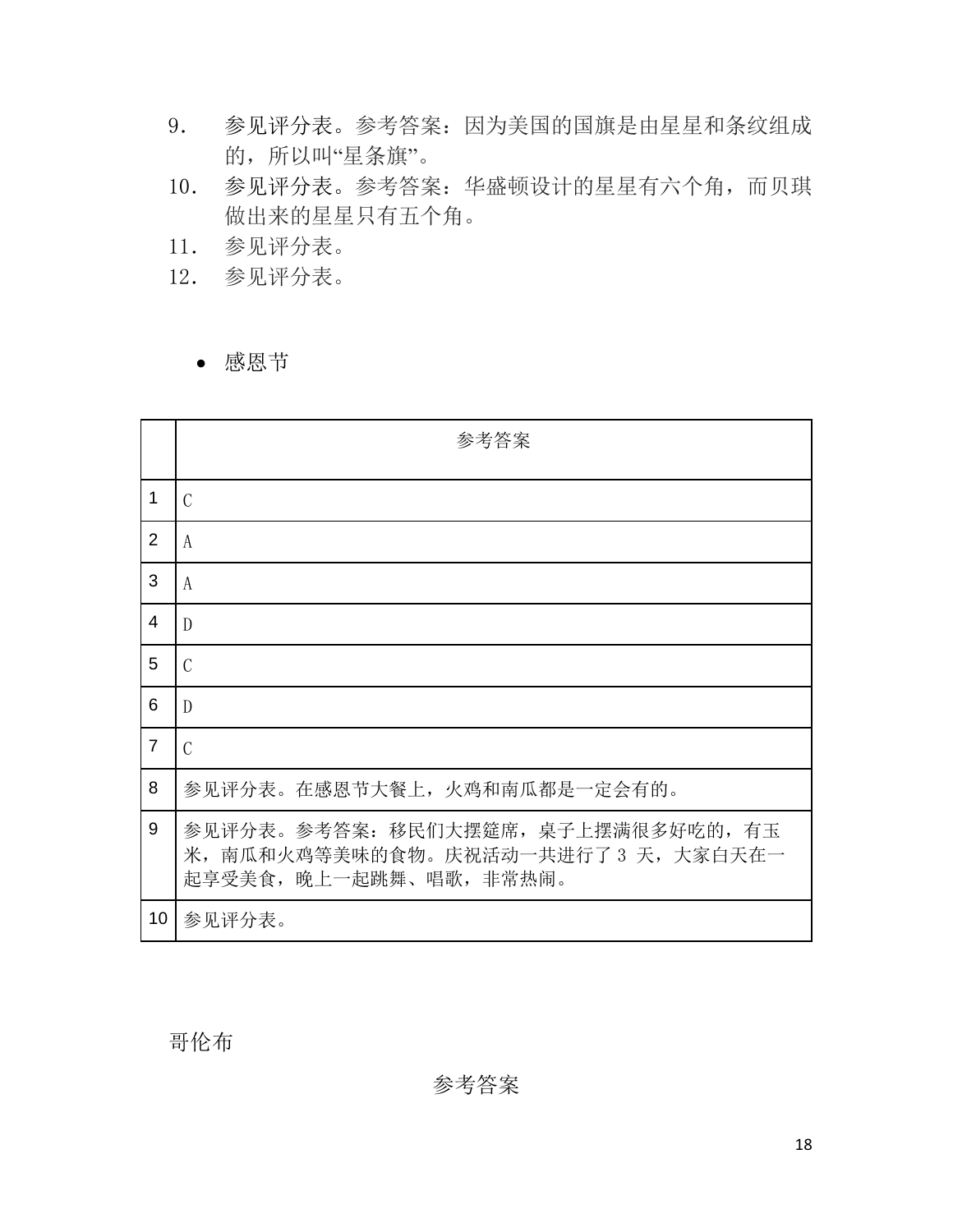| 题<br>号         | 答案                                                              |
|----------------|-----------------------------------------------------------------|
| $\mathbf{1}$   | B                                                               |
| $\overline{2}$ | D                                                               |
| 3              | C                                                               |
| 4              | $\overline{D}$                                                  |
| 5              | A                                                               |
| 6              | C                                                               |
| $\overline{7}$ | 参见评分表。参考: 因为哥伦布从小就向往着 / 想海上航行。                                  |
| 8              | 参见评分表。<br>参考答案: 因为在海上航行太久了, 食物吃完了, 没水了, 想<br>家了,有的人生病了,没有发现大陆…… |

MLA & Social Science 评分表

| Description |         |         |  |  |
|-------------|---------|---------|--|--|
| Score       | Content | Writing |  |  |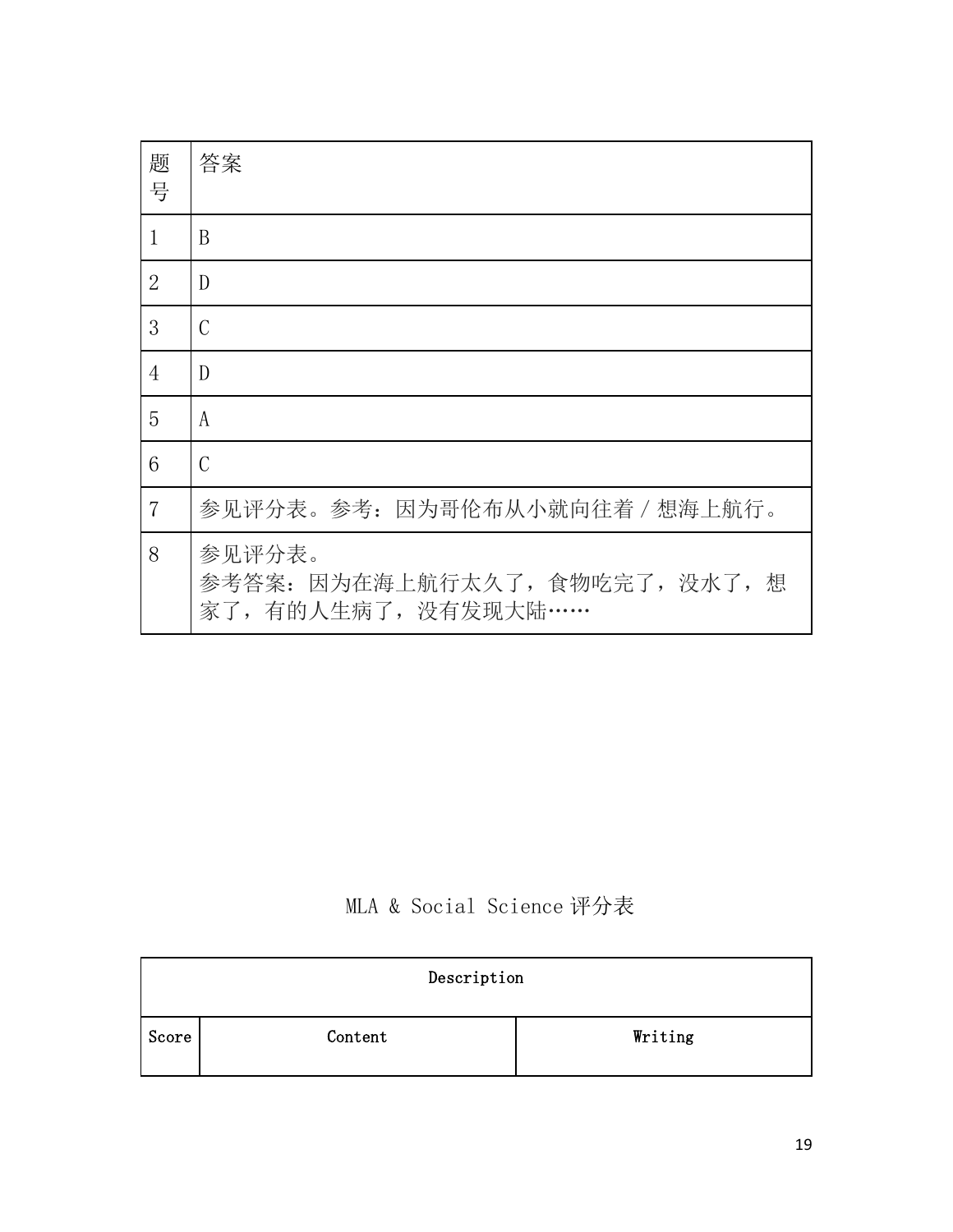| $\overline{4}$ | The student's response:<br>reflects thorough knowledge<br>of the given reading text<br>fully addresses all parts of<br>the prompt<br>contains accurate $\text{detail}(s)$<br>or evidence related to the<br>text                               | The student's response:<br>Demonstrates good sentence<br>fluency<br>makes no errors in grammar<br>$\bullet$<br>and characters   |
|----------------|-----------------------------------------------------------------------------------------------------------------------------------------------------------------------------------------------------------------------------------------------|---------------------------------------------------------------------------------------------------------------------------------|
| 3              | The student's response:<br>reflects <b>general</b> knowledge<br>of the given reading text<br>address all parts of the<br>prompt<br>contains mostly accurate<br>$\text{detail}(s)$ or evidence with<br>minimal errors related to<br>the text   | The student's response:<br>Demonstrates reasonable<br>sentence fluency<br>Writer makes $1-2$ errors in<br>grammar or characters |
| $\overline{2}$ | The student's response:<br>reflects limited knowledge<br>of the given reading text<br>addresses part of the prompt<br>contains some accurate<br>$\text{detail}(s)$ or evidence with a<br>few errors related the text                          | The student's response:<br>Demonstrates minimal<br>sentence fluency.<br>Writer makes 3-4 errors in<br>grammar and characters    |
| $\mathbf{1}$   | The student's response:<br>reflects minimal knowledge<br>of the given reading text<br>minimally addresses part of<br>the prompt<br>contains very few accurate<br>$\text{detail}(s)$ or evidence with<br>several errors related to<br>the text | The student's response:<br>Sentence fluency is<br>lacking<br>Writer makes more than 4<br>errors in grammar and<br>characters    |
| $\overline{0}$ | The student's response is blank,<br>incorrect, or does not address the<br>prompt.                                                                                                                                                             | The student's response is<br>blank, incorrect, or does not<br>address the prompt.                                               |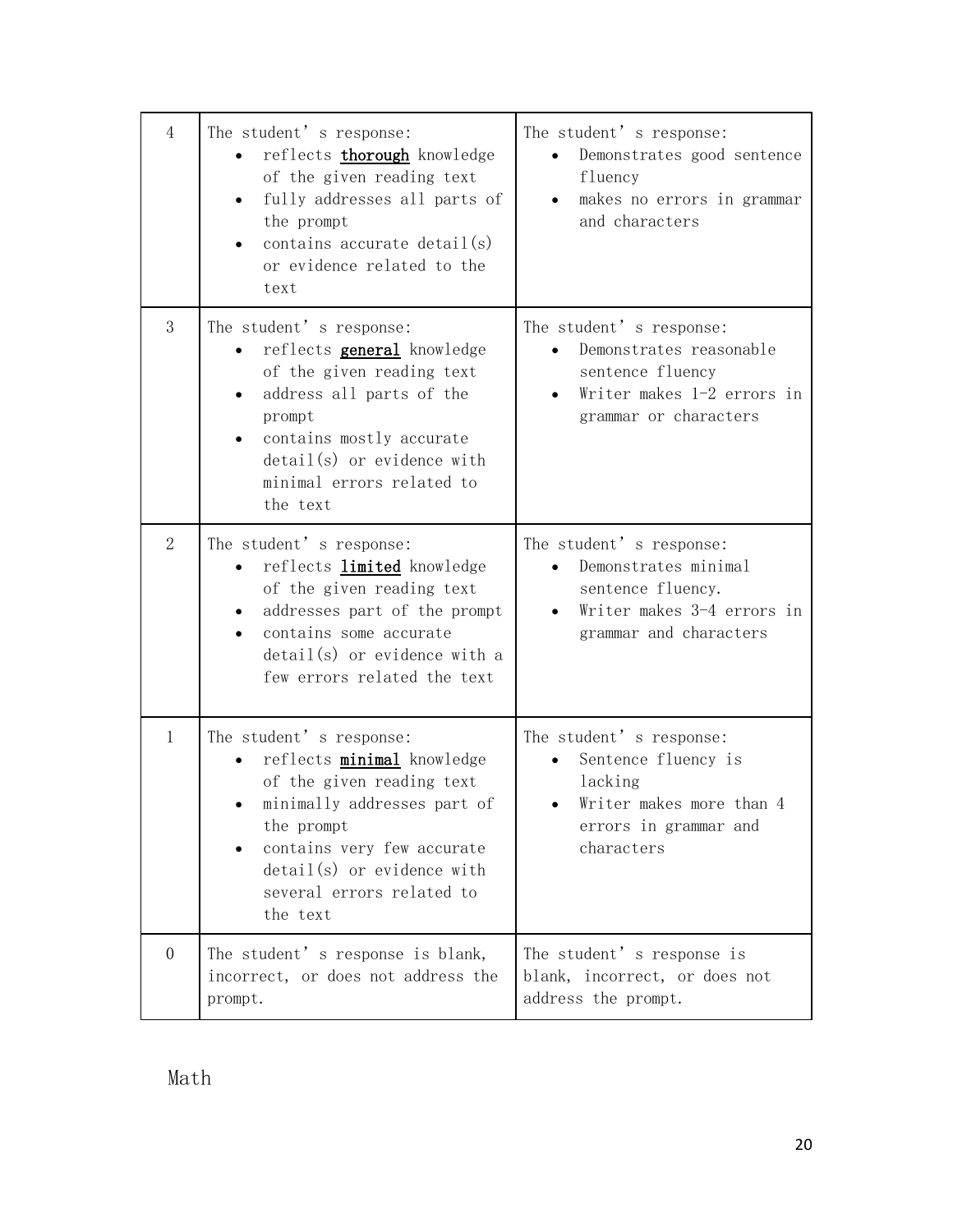选择题

1. B 2. C 3. D 4. B 5. C 6. B 7. A 8. C

- 9. D
- 10.C

填空题

- 1. 228÷76; 除法; ÷ 2. 乘法
- 3. 140
- 4. 18
- 5. 九万五千四百七十八
- 6. 7
- 7. 605,482
- 8. 925,360 360,925 36,925
- 9. 法国
- 10.加拿大和美国
- 11.  $\#$ ; 1/2
- $12.$   $\frac{1}{4}$ ;  $\frac{3}{4}$

应用题

- 1. 108  $\div$  9 x 27; 108 x (27 $\div$  9)
- 2. 1000 x 2 + 200 x 6 = 3200 米
- 3. 参见评分表
- 4. 712,935 因为 712,935 的百位数字是 9, 712,846 的百 位数字是 8。所以第一个数字大。
- 5. (1)  $1/6+2/6=3/6=1/2$ ;